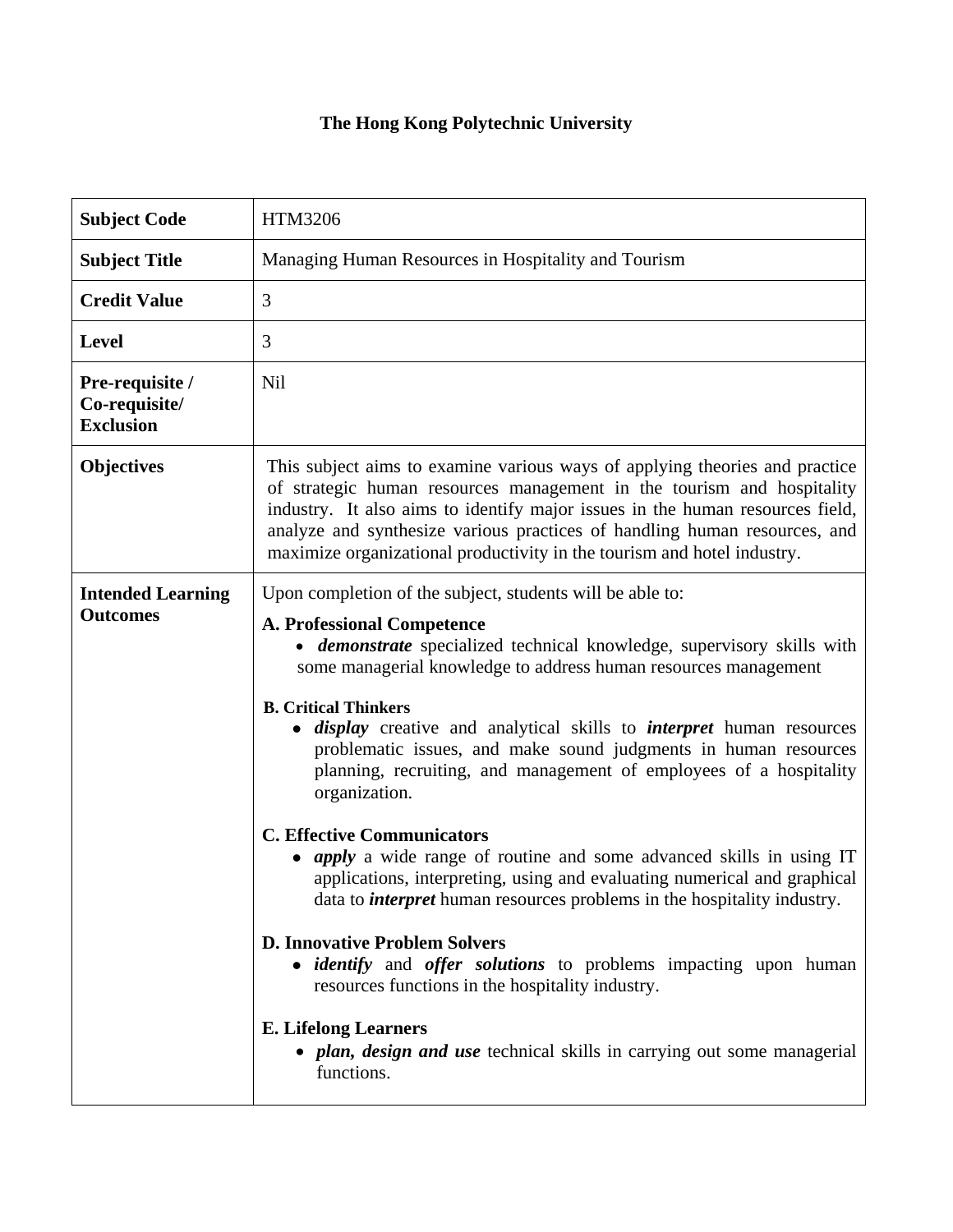|                                                        | <b>F. Ethical Leaders</b>                                                             |
|--------------------------------------------------------|---------------------------------------------------------------------------------------|
|                                                        | • <i>recognize</i> ethical issues that are important for human resources<br>managers. |
|                                                        |                                                                                       |
| <b>Subject Synopsis/</b><br><b>Indicative Syllabus</b> | <b>Topics &amp; Indicative Contents</b>                                               |
|                                                        | a. INTRODUCTION TO HUMAN RESOURCE MANAGEMENT                                          |
|                                                        | - What is HRM?                                                                        |
|                                                        | Why HRM is important to managers and particularly in the hospitality<br>industry?     |
|                                                        | - Line and Staff Aspects of HRM                                                       |
|                                                        | <b>HR Manager's Duties</b>                                                            |
|                                                        | HR Department Organizational Structure                                                |
|                                                        | How is HR approaches in Hotel ICON                                                    |
|                                                        | <b>b. STRATEGIC HUMAN RESOURCE MANAGEMENT</b>                                         |
|                                                        | Strategic Management – Introduction, types                                            |
|                                                        | and practices                                                                         |
|                                                        | Role of a strategic human resources manager in hotel & catering                       |
|                                                        | industry e.g. hotels, clubs, hospitals, airlines, catering, etc.                      |
|                                                        | SWOT Analysis of the labour market in relation to the labour intensive                |
|                                                        | nature of the hotel $\&$ catering industry.                                           |
|                                                        | Manpower planning practices of hotel $\&$<br>catering industry including              |
|                                                        | how Hotel ICON approaches hiring the initive staff.                                   |
|                                                        | c. LABOUR LAW IN HONG KONG                                                            |
|                                                        | Employment Ordinance in Hong Kong                                                     |
|                                                        | Definition of Employment, full time, part time,                                       |
|                                                        | Benefits of labour and Obligations of Employers                                       |
|                                                        | Presiding Officer – Role and Functions in Hong Kong Labour Tribunal                   |
|                                                        | Role of HR expert in representing organization in Labour Tribunal                     |
|                                                        | d. JOB ANALYSIS, HR PLANNING AND RECRUITING                                           |
|                                                        | Steps in conducting a Job Analysis                                                    |
|                                                        | Methods of collecting Job Analysis information                                        |
|                                                        | Writing Job Description and Job Specifications                                        |
|                                                        | Competency-based Job Analysis                                                         |
|                                                        | Job description from Hotel ICON will be used                                          |
|                                                        | e. EMPLOYEE TESTING, SELECTION STRATEGIES AND                                         |
|                                                        | <b>INTERVIEWING CANDIDATES</b>                                                        |
|                                                        | Explore different selection tests                                                     |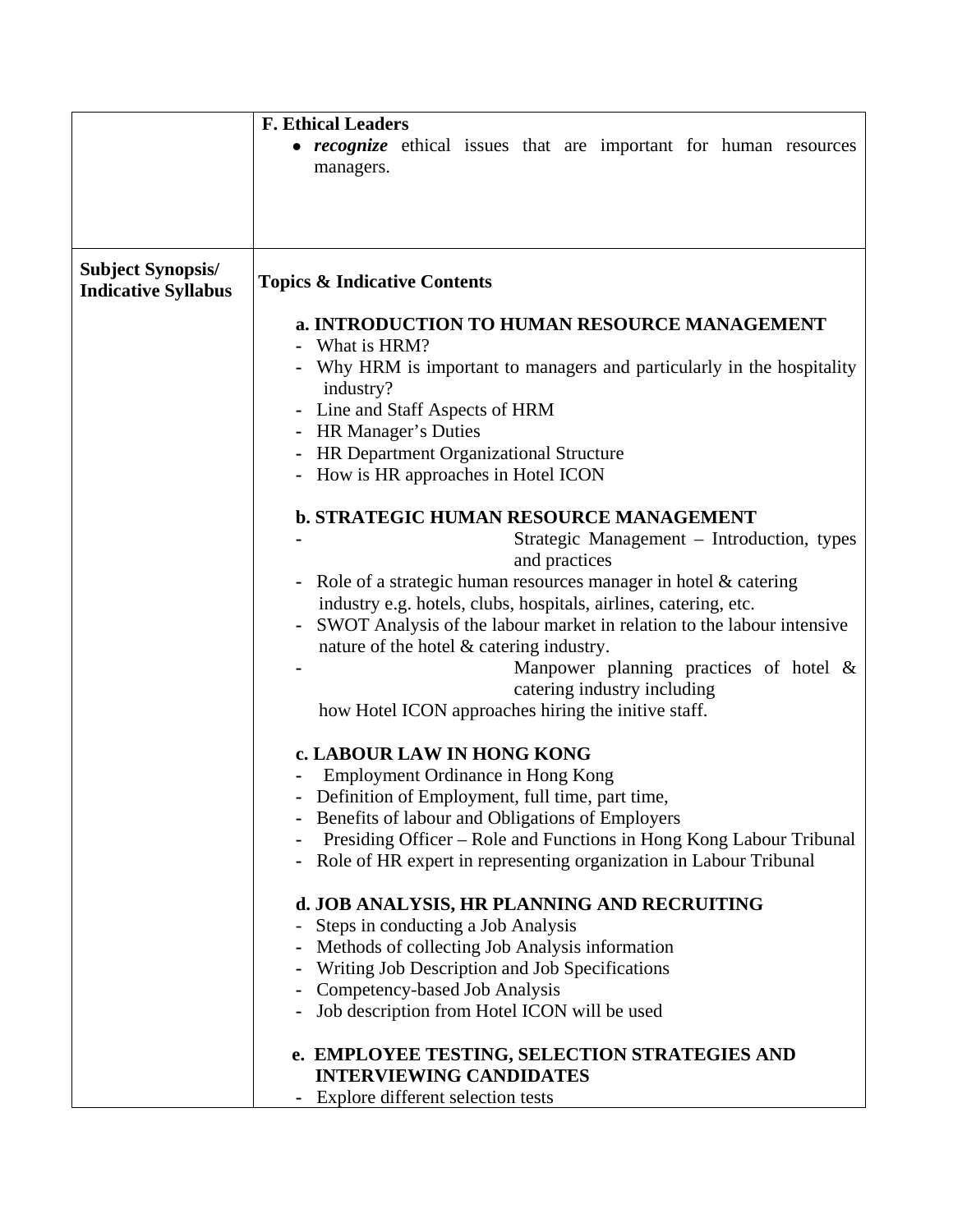| - Understand the concept of validity and reliability in tests            |
|--------------------------------------------------------------------------|
|                                                                          |
| - Ethical and legal considerations in testing                            |
| Application of Selection tests in the workplace                          |
| - Interviewing Techniques in recruitment through shadowing HR staff      |
| during interview                                                         |
|                                                                          |
| f. MANAGING HEALTH, SAFETY & STRESS                                      |
| - Employment Compensation Ordinance in Hong Kong                         |
| - Concept of Health, work-life Balance                                   |
|                                                                          |
| - Stress management                                                      |
| Safety issues in the hospitality industry                                |
| - Ergonomics and Preventive measures                                     |
|                                                                          |
| g. TRAINING & DEVELOPING EMPLOYEES                                       |
| Systematic Approach to Training. Programmes that suit hotel &            |
| catering employees e.g. customer service, lodging service, handling      |
| guest complaints, etc.                                                   |
| Training Model: needs analysis, design,                                  |
| process, skills and evaluation                                           |
|                                                                          |
| Staff development strategies in the hotel $\&$                           |
| catering field.                                                          |
| Hotel ICON training programmes will be presented and students            |
| included in programmes.                                                  |
|                                                                          |
| h. APPARISING AND MANAGIG PERFORMANCE, PAY FOR                           |
| PERFORMANCE AND FINANCIAL INCENTIVES                                     |
| - Holistic approach of performance management applicable to the hotel    |
| & catering industry.                                                     |
| - Pay for performances: standards, systems and evaluation                |
| - Improving employee productivity - quality vs. quantity productivity.   |
| Examples of measurements of employee productivity in the hotel $\&$      |
| catering industry.                                                       |
|                                                                          |
|                                                                          |
| i. DISCIPLINARY ACTIONS AND GRIEVANCE HANDLING                           |
| <b>Internal Employee Relations Defined</b>                               |
| Discipline and Disciplinary Actions                                      |
| The Disciplinary Acton Process                                           |
| <b>Approach to Disciplinary Action</b>                                   |
| Grievance Handling & Procedure                                           |
| Dispute Resolution, Arbitration, and Meditation<br>$\blacksquare$        |
| Termination, Layoff, Demotion                                            |
| Hotel ICON procedures and policies                                       |
|                                                                          |
| j. ESTABLING STRATEGIC PAY PLANS, BENEFITS AND                           |
| <b>SERVICES</b>                                                          |
|                                                                          |
| package:<br>financial<br>non-financial;<br>Compensation<br>and<br>unique |